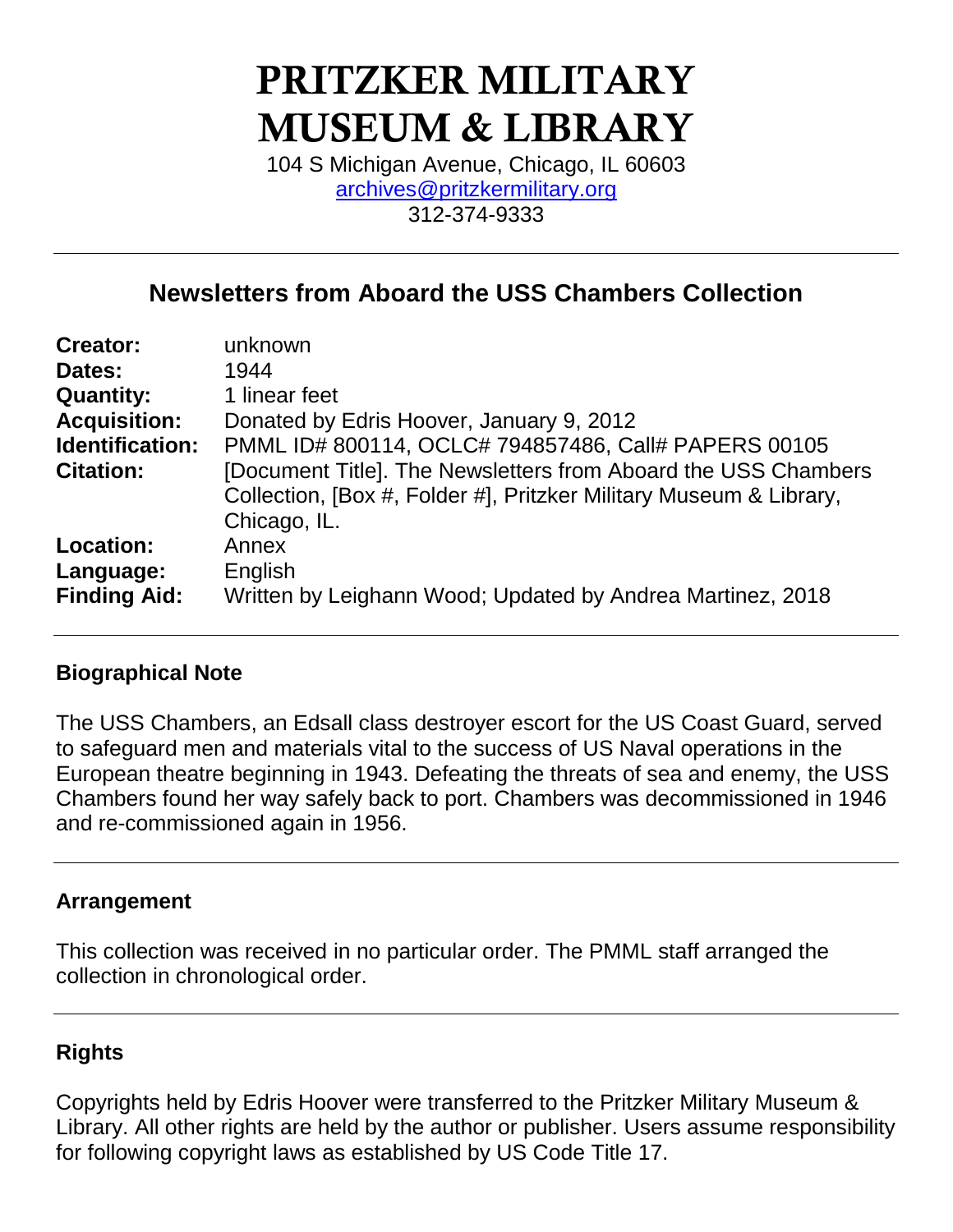# **Related Collections**

Gangplank Gazette Lt. Albert C. Eldridge Collection

## **Separations**

**Item ID Description** 800114051 Stereoscope

# **Key Subjects**

## **Subjects**

Destroyer escorts – Atlantic Ocean – History –  $20<sup>th</sup>$  Century. Destroyer escorts – United States – History  $-20<sup>th</sup>$  Century. United States. Coast Guard. United States. – Navy – History. World War, 1939-1945 – Campaigns – Atlantic Ocean. World War, 1939-1945 – Campaigns – European. World War, 1939-1945 – Pamphlets.

# **Container List**

| Box | <b>Folder</b> | Item ID#  | <b>Title</b>                                                                          | <b>Dates</b> |
|-----|---------------|-----------|---------------------------------------------------------------------------------------|--------------|
| 1   | $\mathbf 1$   | 800114001 | "Waiting for the Invasion to Start" Daily News,<br>*Off the Record Page* (two copies) | 05/28/44     |
|     | $\mathbf{2}$  | 800114002 | "Waiting for the Invasion to Start" Daily News,<br>*Off the Record Page*              | 05/29/44     |
|     | 3             | 800114003 | "No Name Decided Yet" Daily News                                                      | 06/28/44     |
|     | 4             |           | 800114004 "Still Nameless" Daily News                                                 | 06/29/44     |
|     | 5             |           | 800114005 "Another Day Closer to Victory" Daily News                                  | 06/30/44     |
|     | 6             |           | 800114006 "Another Day Closer to Victory" Daily News                                  | 07/01/44     |
|     |               | 800114007 | "Another Day Closer to Victory" Daily News                                            | 07/03/44     |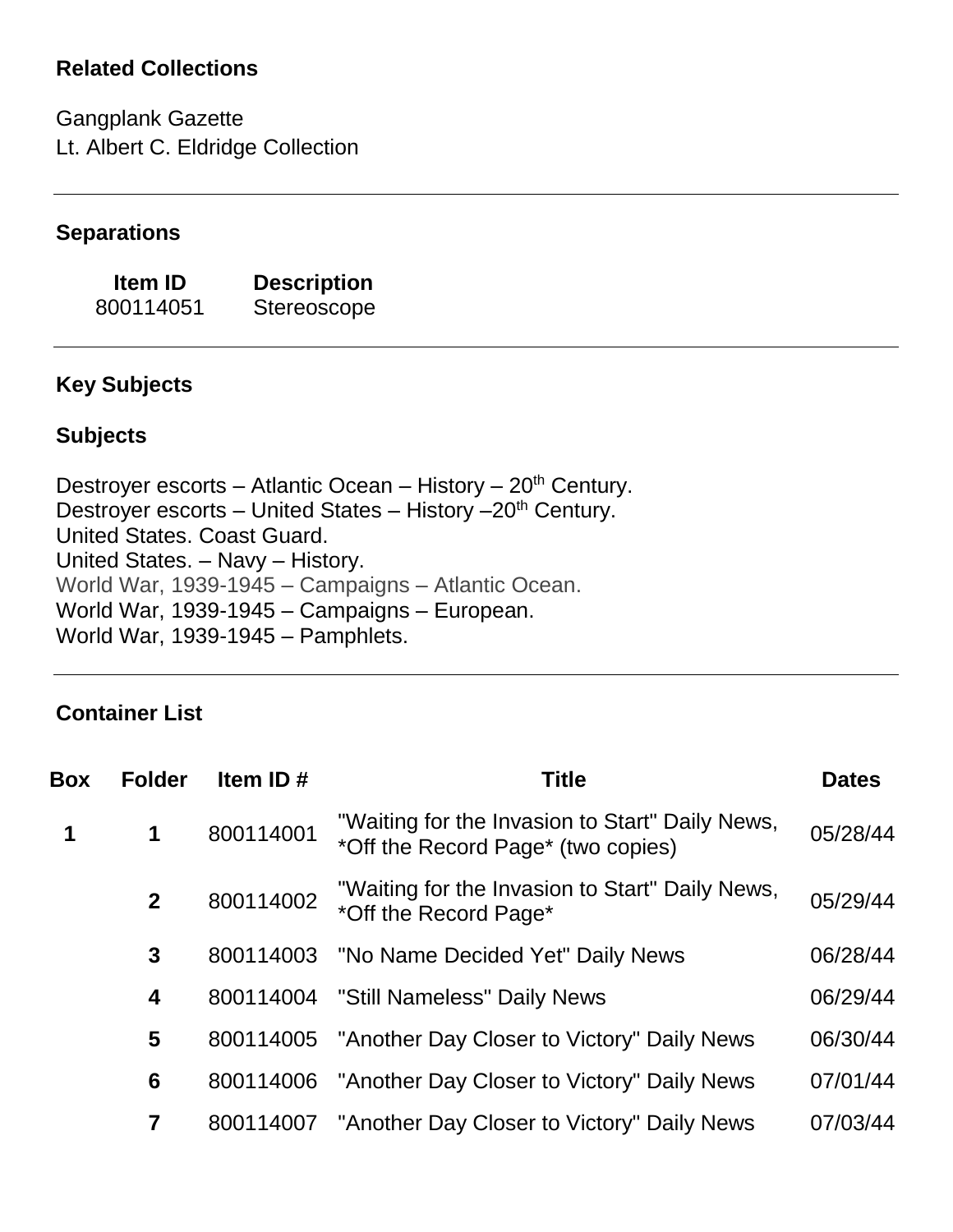| 8  | 800114008 | "Another Day Closer to Victory" Daily News | 07/04/44 |
|----|-----------|--------------------------------------------|----------|
| 9  | 800114009 | "Another Day Closer to Victory" Daily News | 07/06/44 |
| 10 | 800114010 | "Another Day Closer to Victory" Daily News | 07/07/44 |
| 11 | 800114011 | "Another Day Closer to Victory" Daily News | 07/08/44 |
| 12 | 800114012 | "Another Day Closer to Victory" Daily News | 07/09/44 |
| 13 | 800114013 | "Mid-Ocean Daily Bugle"                    | 07/25/44 |
| 14 | 800114014 | "Mid-Ocean Daily Bugle"                    | 07/26/44 |
| 15 | 800114015 | "Mid-Ocean Daily Bugle"                    | 07/28/44 |
| 16 | 800114016 | "Mid-Ocean Daily Bugle"                    | 07/29/44 |
| 17 | 800114017 | "Mid-Ocean Daily Bugle"                    | 07/31/44 |
| 18 | 800114018 | "Mid-Ocean Daily Bugle"                    | 08/01/44 |
| 19 | 800114019 | "Mid-Ocean Daily Bugle"                    | 08/02/44 |
| 20 | 800114020 | "Mid-Ocean Daily Bugle"                    | 08/04/44 |
| 21 | 800114021 | "Mid-Ocean Daily Bugle"                    | 08/05/44 |
| 22 | 800114022 | "Mid-Ocean Daily Bugle" (two copies)       | 09/07/44 |
| 23 | 800114023 | "Mid-Ocean Daily Bugle" (two copies)       | 09/08/44 |
| 24 | 800114024 | "Mid-Ocean Daily Bugle" (two copies)       | 09/09/44 |
| 25 | 800114025 | "Mid-Ocean Daily Bugle" (two copies)       | 09/10/44 |
| 26 | 800114026 | "Mid-Ocean Daily Bugle"                    | 09/12/44 |
| 27 | 800114027 | "Mid-Ocean Daily Bugle" (two copies)       | 09/13/44 |
| 28 | 800114028 | "Mid-Ocean Daily Bugle" (two copies)       | 09/14/44 |
| 29 | 800114029 | "Mid-Ocean Daily Bugle" (two copies)       | 09/16/44 |
| 30 | 800114030 | "Mid-Ocean Daily Bugle" (two copies)       | 09/17/44 |
| 31 | 800114031 | "Mid-Ocean Daily Bugle"                    | 09/18/44 |
| 32 | 800114032 | "Mid-Ocean Daily Bugle"                    | 09/20/44 |
| 33 | 800114033 | "Mid-Ocean Daily Bugle"                    | 10/09/44 |